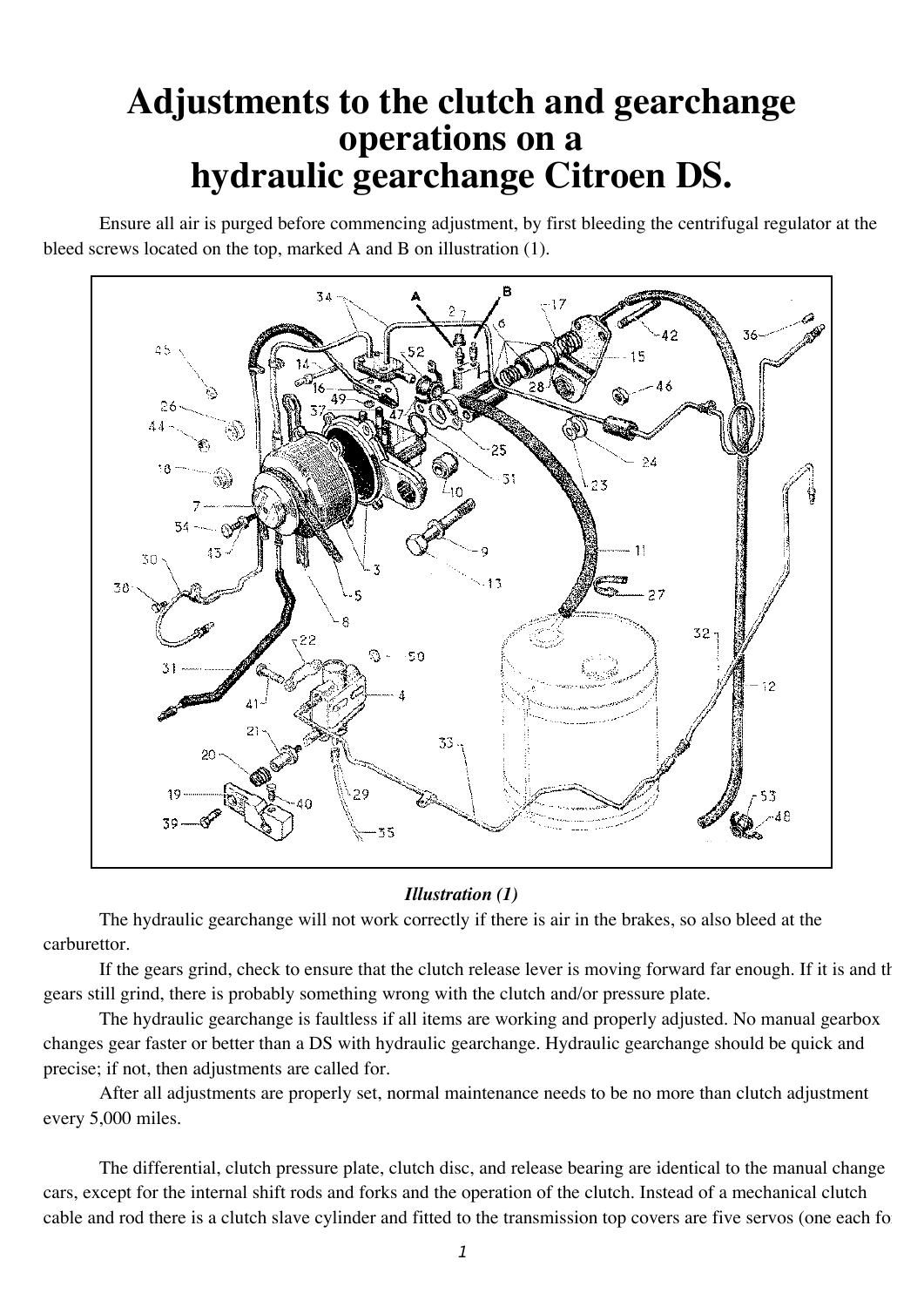1st, 2nd, 3rd, 4th and reverse gears). Lines leading from the hydraulic gear selector on the bulkhead to the gearbo connect to these servos. Similar to a hydraulic clutch slave cylinder on an 'ordinary' car, the DS clutch slave cylinder has a single function; to engage or release pressure on the clutch release fork, to operate the clutch mechanism.

The DS clutch must be adjusted, so that at 700-800 rpm the clutch friction plate is just about to 'grab' the pressure plate. At this point the clutch release bearing is depressing the fingers on the pressure plate, to the point where the clutch is just about to engage.

# *Quick system check*

There are two tests to check for correct operation.

*First test:* Accelerate to 20 mph in first gear. Release the accelerator completely and shift into second as for a normal gear change; do not touch the accelerator following the gear change.

*Second test:* Maintain about 50 mph in top gear on a straight and level road. With the throttle set for maintaining that speed (neither accelerating nor decelerating) select third gear *without moving your foot from the accelerator*.

Assess the way the clutch re-engages following the gear change in both tests. If

engagement is jerky or abrupt, turn the screw on the clutch re-engagement control (CRC) anti- clockwise; if the clutch seems to slip or is sluggish on re-engagement, turn

the screw clockwise. In both cases the clutch should engage smoothly and positively, without undue slipping. If not, the CRC needs adjustment.

# **Sequence of adjustments which must be adhered to**

**1.** Start the engine, bring to operating temperature and leave idling.

**2.** Remove the rubber bung from the front of the undertray and insert the long rod (located in the spare whee tray) that the starting handle connects to. Push in until it makes contact with the main transmission shaft and will probably begin to turn.

**3.** Turn the large brass air screw (located at the front bottom left of the carburettor) clockwise, until just seated, this will slow engine speed. Turn the secondary butterfly stop screw on the carburettor (Upper of 2 on opposite side to the brass idling screw) until a speed of 550rpm is obtained. Obtain this speed by adjusting the mixture screw (angled upwards halfway along the left-hand base of the carburettor) and either the secondary throttle butterfly stop screw (facing left, on rear of the carburettor.) or, if this is locknutted, use the other mixture screw angled upwards on the side of the carburettor. facing the rocker cover.)

The use of a gas analyser is the only reliable way to set the mixture accurately, even though the idling spe may seem acceptable.

The original figures are: CO - 2 to 3.6%; CO2 - above 8%.

Do not attempt to adjust the throttle butterfly stop screws where these are locknutted, as on later cars. If th hydraulic pump cuts in during adjustment, wait for it to cut out before taking readings. The rpm should be checke with a multimeter with a rpm function, connected to the distributor. If running is erratic slowly readjust the mixtu screw. This engine speed is known as 'primary idle'.

**4.** Unscrew the brass carburettor idle screw to obtain a smooth idle of 875 - 1000 rpm. This engine speed is known as 'accelerated' idling. Now step on the foot brake and the engine speed should drop back to 550 - 600 rpm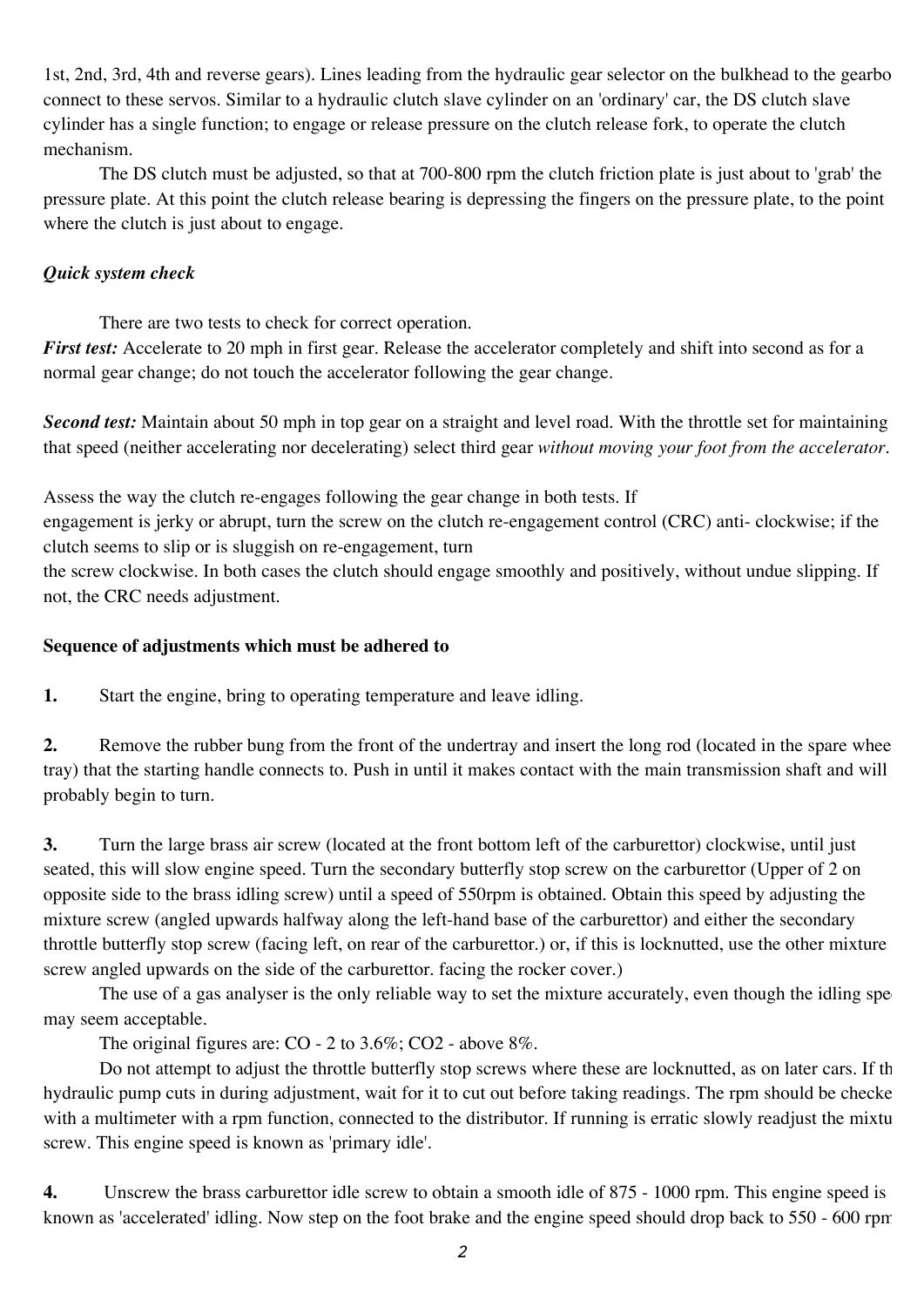(primary idle). When you lift off from the brake mushroom pedal, the engine idle should climb back to 875 - 1000 rpm (accelerated idle).

**5.** With engine running at accelerated idle, adjust the screw on the clutch fork (to the left of the crankshaft pulley) until the starting handle extension just begins to turn, but can be stopped by hand. Unscrewing speeds clutch action; screwing in slows the action. Then tighten the adjustment bolt two complete turns. Note: If the shaft will not stop turning even after turning in the adjustment bolt all the way, then a replacement clutch is probably called for.

**6.** Check the clutch adjustment you have just made, by releasing the pressure in the clutch circuit by operating the clutch auxiliary control (under the dash pod). The clutch fork should now be 'free'. If not repeat steps 1-5 above.

**7.** Adjusting clutch drag. Before attempting this, it is good practice to first bleed the centrifugal regulator; especially if any hydraulic pipework has been disturbed.

To do this, fit a plastic pipe to the bleed nipple on top of the regulator that is nearest to the drive pulley (A in illustration (1)). Insert the other end of the pipe into the main hydraulic reservoir on the car. The other bleed nipple (B in illustration (1)) bleeds a front brake; the other front brake is bled at the hydraulic assembly at the carburettor.

Ensure that both bleed screws on the regulator are tight, together with the main bleed nipple on the pressure regulator, situated on the nearside of the engine block.

Start the engine and run at a very fast tickover (2000 rpm) by unscrewing the brass accelerated idling scre on the carburettor. Then:

**(a)** Slacken the regulator bleed screw on which the plastic pipe has been fitted.

**(b)** Very slowly, adjust the brass accelerated idling screw on the carburettor to bring the idle down to 550 600 rpm. Let the engine idle very slowly in this condition for two minutes and then with engine still running, tighten the bleed screw.

**(c)** Remove the plastic pipe, refit dust cap and readjust engine idle as step 4 above.

**8.** Clutch drag is controlled by the centrifugal regulator as shown in Illustration (1), which is located above the high pressure pump and driven by a small belt from the pump. This belt must not be overtightened or the resu will be premature bearing failure. Note, that if this belt fails, the car will not move unless the manual clutch contr located under the dashboard pod is operated.

The purpose of the regulator, is to start discharging fluid from the clutch slave cylinder between 875 - 100 rpm (accelerated idle). When the engine speed rises from primary to accelerated idle, just enough fluid is released from the clutch slave cylinder to make the clutch start to engage. As the clutch starts to engage, the car starts to "creep" slowly forward or back.

# *The operation of the regulator is as follows:*

When in first or reverse gear and your foot is on the brake pedal, the engine is at primary idle and the regulator has disengaged the clutch and the car is stationary. When the brake pedal is released, the engine speeds up to accelerated idle, which in turn causes the centrifugal weights in the regulator to move outwards and release hydraulic pressure from the clutch slave cylinder. The clutch then starts to 'bite' and the car begins to creep. It is therefore essential when in gear and stopped, to hold the footbrake ON, otherwise the car will creep.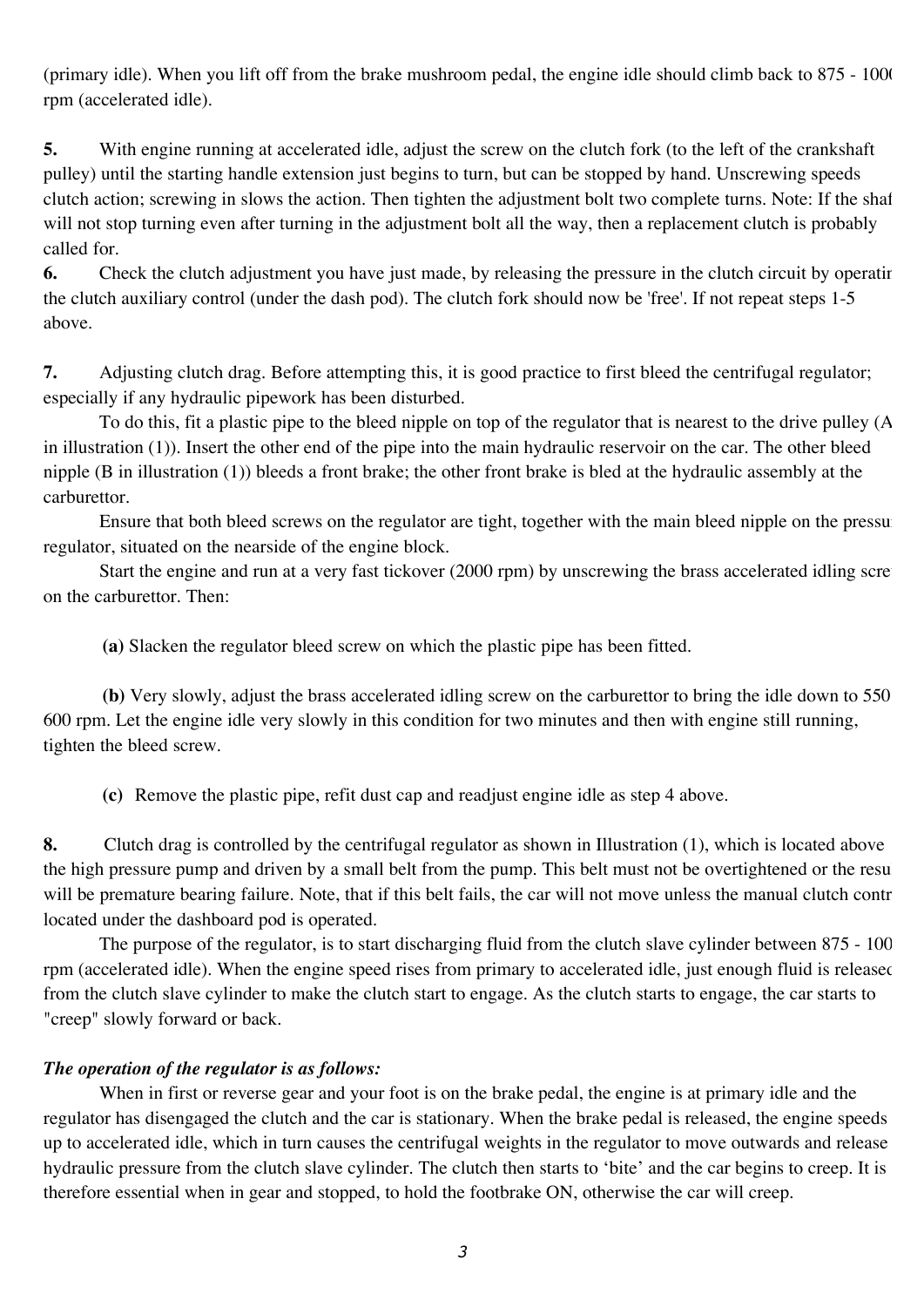If the car does not creep when the footbrake is released in first or reverse gear, the centrifugal regulator needs adjustment as follows. Adjustments must be made with the engine hot and the car standing on a flat horizontal surface.

Screw the brass accelerated idling screw on the carburettor right in; but do not overtighten. Start the engine with an electronic tachometer connected to the distributor. Engage first gear and accelerate very slowly. Clutch d should commence between 700 rpm and 750 rpm. If it does not, proceed as follows:

Stop the engine. Referring to Illustration (1), on the regulator pulley is a 8mm M5 bolt (54) which goes through the centre of the pulley and is locked in place with another M5 nut (43). Unlock the nut. If the clutch drags at a speed of less than 700 rpm, tighten the screw. Unscrew if clutch drag begins at a speed greater than 750 rpm. Tighten the locknut. This is a fine adjustment and should be adjusted in increments of one turn or less, at a time. If the car stalls every time on pulling away, or coming to a stop, then it is probable that the seals on the pisto inside the regulator are swollen and hard, causing the piston to stick in the bore and may need replacing.

When finally adjusted, readjust the accelerated idling as in Para (4) above.

*Note*: if the centrifugal regulator drive belt fails, then the car will not move. The emergency get-you-home method, is to drive using the clutch re-engagement control located under the dash pod, as you would a normal clutch. Pushing the control forward with your thumb, is the same action as pushing a clutch pedal down with your foot. Releasing your thumb, releases the clutch.

Note, that on a semi-automatic DS, the clutch is disengaged whenever the car is not being driven, and remains so even when parked, unless the car has been left a considerable time and the whole hydraulic system has de-pressurised.

## **9.** *Adjustment of the clutch lock.*

Generally speaking this unit rarely gives any trouble and almost never gets out of adjustment. Adjust only if it is removed for any reason.

The clutch lock is located on the right hand side of the gearbox; as viewed from the bulkhead. Its function is to guarantee that a gear is engaged before the clutch can engage - by stopping fluid return from the clutch slave cylinder, if a gear is not fully engaged.

Adjustment procedure is as follows: Hydraulic pressure up, engine stopped, gear selector in neutral; loosen two M7 bolts (41 Illustration (1)) which holds control to the gearbox, pull unit toward front of gearbox, stop and push backwards slowly until the unit snaps rearwards (this is the neutral position), retighten the two bolts.

## **10.** *Adjustment of the clutch re-engagement control.*

This control is located on the front of the carburettor. All adjustments should be made on the road with the engine hot. If you've fitted a replacement clutch you'll need to adjust this. The adjuster has a very fine thread, so adjustment is very progressive.

The clutch re-engagement control is attached to the intake manifold in front of the carburettor primary throttle shaft. Its function is to control how quickly fluid is discharged from the clutch slave cylinder between gea changes and how fast the clutch re-engages when changing gears on the move.

#### *How the clutch re-engagement control (or de-clutching guarantee) works.*

Unlike a manual clutch control where there is a specified clearance at the top of the pedal (ensuring that the release bearing is clear of the pressure plate), in the DS the concern is at the bottom of the "pedal", that is, we mu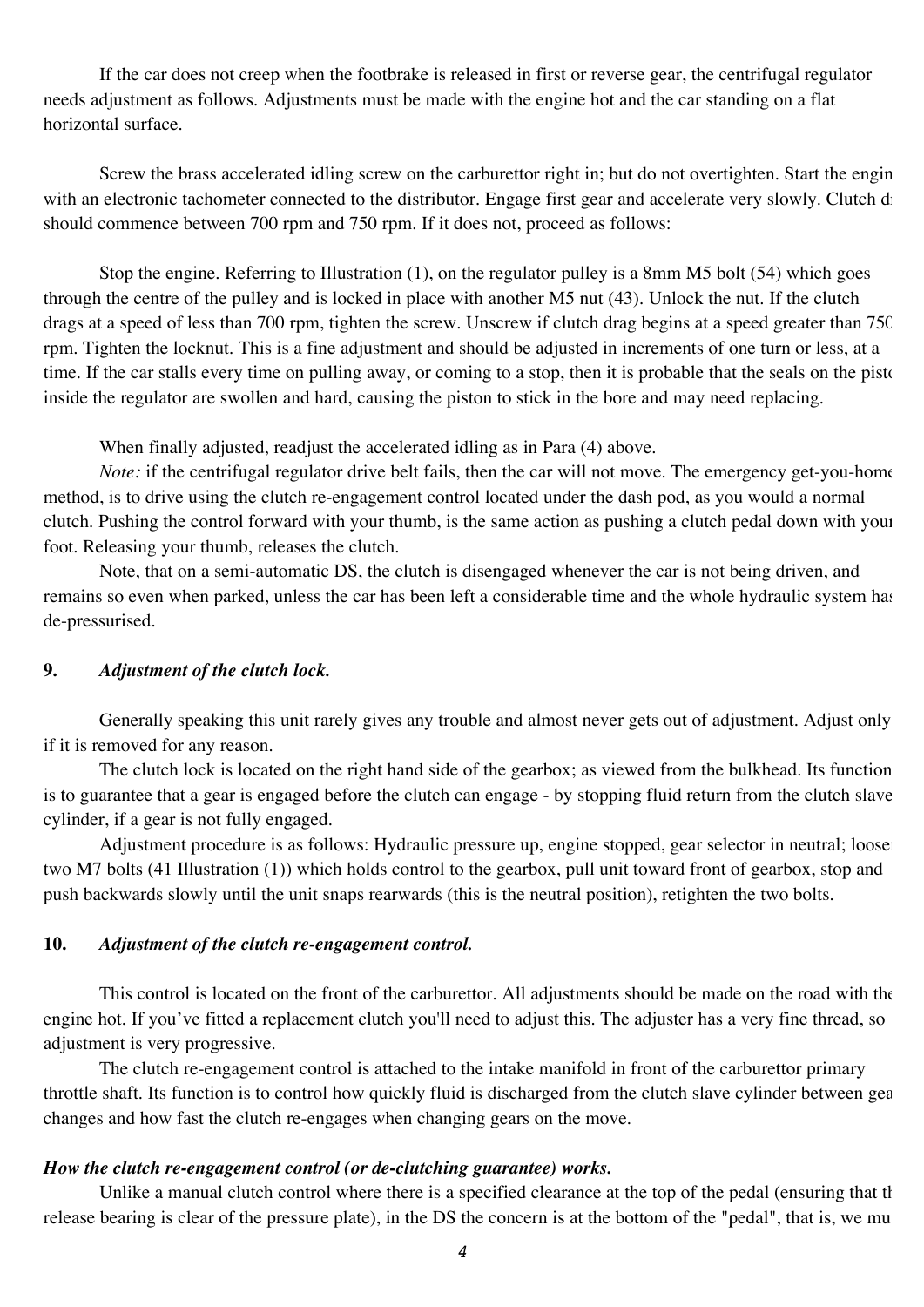be certain the clutch is fully disengaged when the cylinder is pressurised (equivalent to the pedal being depressed on a normal car).

With the system fully pressurised and the car in neutral (ensured by the engine idling) the clutch should be fully disengaged. The easiest way to adjust and ensure this condition is met, is as follows. Remove the rubber bur from the front undertray that conceals the starting handle hole. Insert the starting handle extension into this hole; this extension is normally housed in clips on the tray underneath the spare wheel. With the engine idling in neutral, it should be possible to push the starting handle extension into engagement with the dog, without the crank extension turning. To adjust - using a 14mm spanner, unscrew the bolt on the clutch fork very slowly (with the engine running in neutral) until the crank extension begins to rotate. If you go back and forth with the adjustment you should be able to find the exact point when the engine begins to drive the clutch disc and turn the crank extension. You've now found the point of clutch engagement. Next is to provide some guarantee that the clutch is definitely disengaged to allow for wear of the clutch disk and temperature variables. The general rule is to screw the bolt back into the clutch fork (clockwise) by two turns. You can make changing gear lightning-fast with minimal declutching guarantee, but it's possible you'll damage the synchromesh, and you'll need to readjust the guarantee fairly often.

If the crank extension tends to turn all the time, there's crud on the clutch components, the clutch disc is warped, or the pilot bearing is dragging.

# *Further information on the Clutch Re-engagement Control (CRC) fitted to 5-main-bearing engined cars only (1967 DS 21 etc). Earlier correctors are substantially different.*

The CRC is a fairly simple control. Its job is to modulate the release of pressure from the clutch cylinder  $\epsilon$ a function of throttle position. Hydraulic fluid is released more slowly when the accelerator is released (throttle closed) and more quickly the more the accelerator is applied (throttle open).

There is a secondary function of the CRC which was not present on earlier models. During gearchange, that is, when the clutch is disengaged and the clutch cylinder is pressurised, the CRC closes the throttle. Even if the accelerator is fully depressed, the throttle will be partially closed by the CRC. This is designed to avoid overspeeding the engine when changing gear.

When the CRC is installed the relationship between the throttle and the CRC must be established. This is done by setting the throttle at idle, with the choke out of action. On the front of the CRC is a small hole plugged with a rubber stopper. New units are despatched with a 3mm wire clip in this hole. The clip passes through a slot in a disc inside the CRC locking it in the idle position. It's a good idea before removing a CRC to install a wire in the hole to lock the mechanism - the wire will only pass through the disc in one place. Turn the shaft until the wir enters the slot and the CRC will then be locked in the correct position for fitting to the inlet manifold.

The CRC is coupled to the throttle shaft by means of a plastic disc and two steel blade-like devices which enter slots in the plastic disc. The blades are clamped to the shafts of the throttle and the CRC. With the throttle closed and the wire locking the CRC, the blades should engage in the plastic disc without force; the blades should be clamped to their shafts in this position.

### *There are two adjustments on the CRC; refer to Illustration 2.*

**(a)** On the side of the CRC facing toward the driver's side of the car: a straight slotted screw (**C**) situated on a round shoulder protrudes approximately 8 mm. On the round shoulder at (D) there is a locking grub screw. Unscrew the grub screw and adjust by turning (**D**). If the speed of the clutch re-engagement between gears is too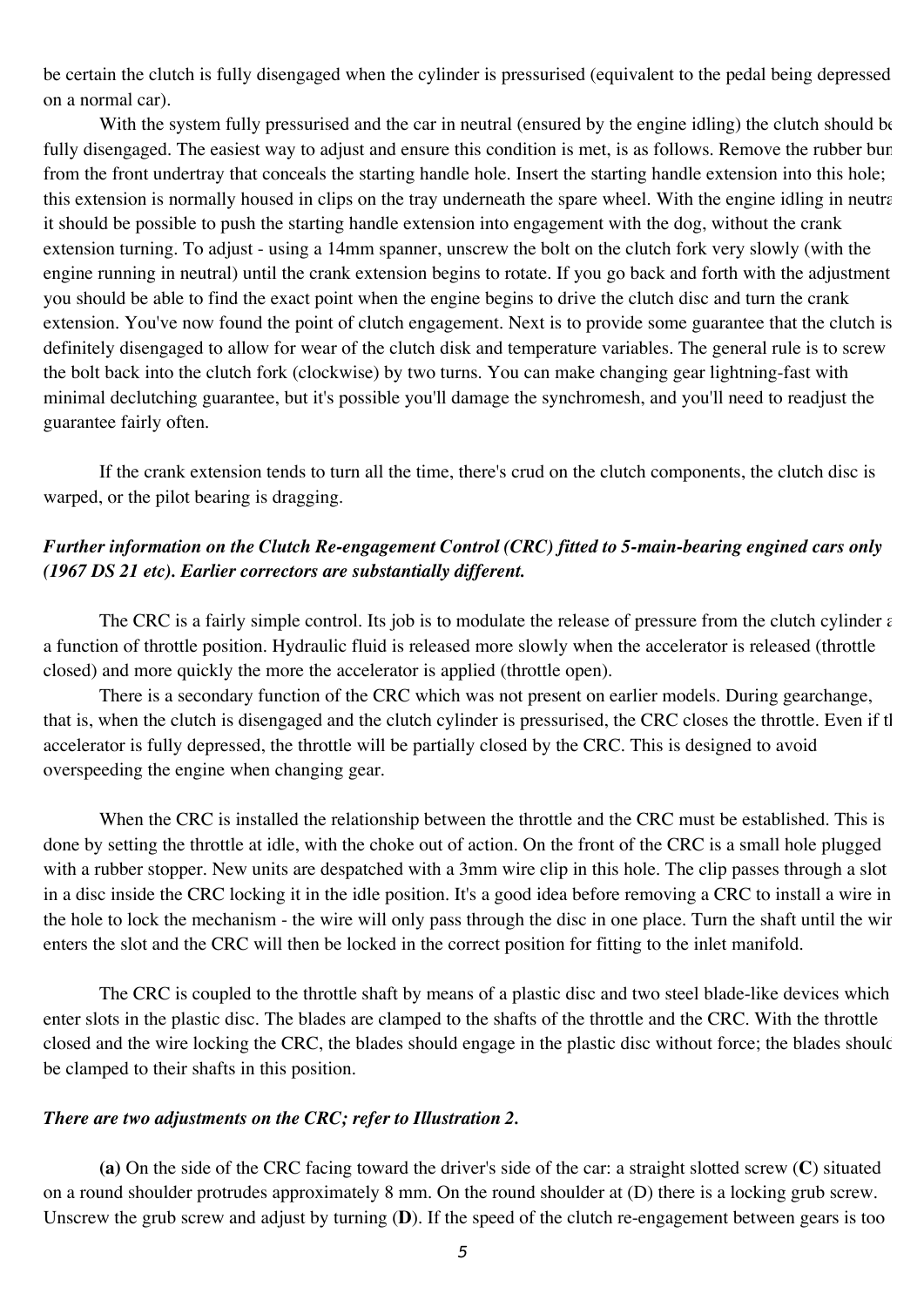slow, turn (**D**) in (clockwise) until you are satisfied with the clutch re-engagement speed. If the re-engagement of the clutch is too fast, unscrew it (counter-clockwise) until it suits you.

This screw will not unscrew and fall out; however if you unscrew it by more than 17 turns or so, it will unhook itself from the mechanism within. Normally, the adjustment needed on this screw is no more than one tur Which is why the screw is fitted with a collar locked by a grub screw. The idea is, that under normal service conditions, the CRC may be fine tuned by turning the collar/screw by hand, without need of the small right angled specialised screwdriver that is needed on RHD cars. However, after fitting a new clutch or a new CRC, the control may need several turns until it comes within 'range'. After getting the adjustment set, lock with the grub screw. The should be installed straight up, which will give approx. 175 degrees of fine adjustment in either direction.

**(b)** Be aware that it is possible that someone in the past may have removed the carburettor and did not fasten the unit on the idle position; consequently the shaft adjustment in relation to the carburettor idle may have been moved. There is a small hole (usually plugged with a white plastic plug) just above and to the rear of the sha centreline (towards front of car). This is an adjustment/alignment hole. Normally with the throttle closed a 2.5mm (.100 inch.) wire should pass through the hole in the housing and go into the line-up hole in the internal shaft, locking the unit and the throttle shaft tight. If it does it is all right, if not proceed as follows:

Grip the control unit shaft with thin nosed mole grips near the body of the control, to prevent the shaft from turning. Loosen the M5 bolt in the clamp between the control and the carburettor shaft, push a 2.5mm wire into the hole in the housing and turning the shaft against spring tension, guide the wire into the hole in the shaft, whereby will stop the unit from turning. Release the mole grips, align shaft coupling and tighten the M5 bolt. After realignment of the control, readjust the unit if necessary. Road test the car after adjusting the unit. Drive at approximately 50 mph in top gear on a level road - move the gear change control to 3rd gear without releasing the throttle. The gear change should be smooth and almost unnoticeable . . . if not stop and further fine adjust via the collar.

#### *Hydraulic gear selector unit.*

This bulkhead mounted unit almost never gives trouble, provided the filter and fluid in the main hydraulic reservoir is kept clean. A hissing noise from the selector unit is usually caused by a sticking piston; this can be remedied by adjustment, or removal of the unit and thorough cleaning.

There is only one adjustment on the gear selector unit itself and it seldom, if ever, needs readjustment, unless the gear selector unit has been removed from the car.

#### *Adjustment procedure is as follows:*

Reach under and to the rear of the gear selector unit, there you will find a rubber plug with the largest part about 11mm in diameter. After removing this plug you will have access to a 4 mm hole. When first gear is selectorwith the gear lever, a steel pin slightly less than 4mm in diameter, will slide into the line-up hole for approximate 30 mm and will lock first gear in position in the unit - a small mirror will allow you to see the hole. The best method to line up the hole (if it is not already) is to have someone move the control lever about, in order to line the hole up in the gear selector unit, so that the pin can be inserted.

Once you have the pin inserted into the gear selector unit properly, then you must adjust the gear change lever to the corresponding first gear position.

To do this; remove the dust plugs from the metal cowl to the rear of the gear selector unit (under the bonnet). These plugs are about 45mm in diameter and are made of rubber. They expose two M5 bolts which tighten a clamp between the gear change lever and the gear selector unit.